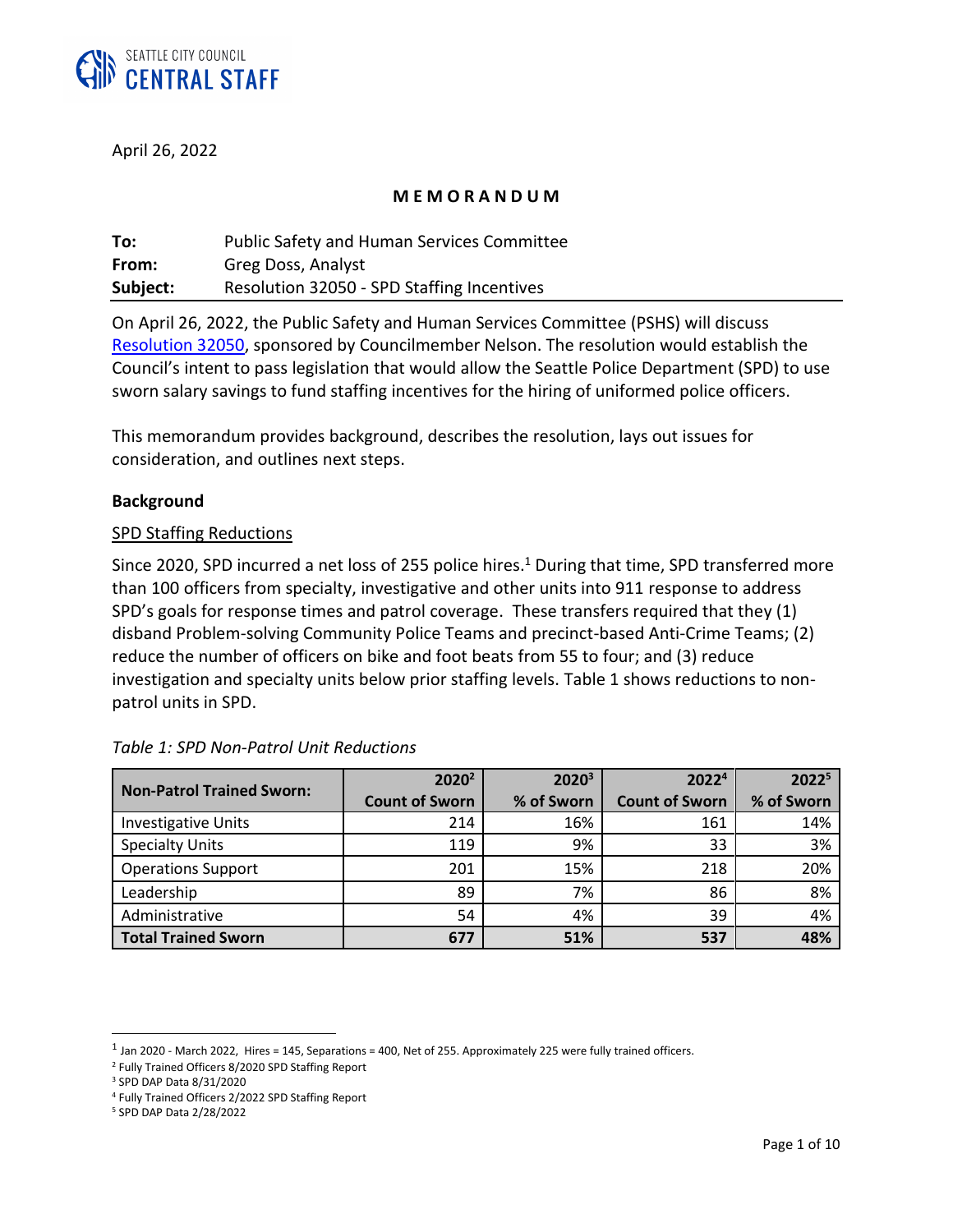In 2020, SPD's 911 responder force had 563 Patrol Officers and Sergeants that were deployed across three shifts and throughout the city's five precincts. In 2022, SPD has a 911 responder force of 538 Officers and Sergeants, some of whom are senior officers who volunteered for a transfer and now are assigned to a citywide Community Response Unit that responds to calls during the daytime, peak-volume call times. More detail on SPD sworn staffing and the distribution of 911 responders can be found in Central Staff's SPD 2022 Q1 Sworn Staffing report.

Despite the transfers into 911 response, SPD indicated that it needs to augment per-watch staffing with overtime-funded officers 90 percent of the time to meet its established minimum staffing standards. The department's median response time for Priority 1 calls has increased from 6.48 minutes in 2020<sup>6</sup> to 7.5 minutes today. The median response for Priority 2 calls is now 23.8 minutes. SPD has indicated that it no longer responds to Priority 3 and Priority 4 calls.

# Prior Use of Cash Bonuses for Hiring

On October 29, 2021, former Mayor Durkan issued an Emergency Order under her authority provide the proclamation of civil emergency due to the COVID-19 pandemic, that authorized one-time cash bonuses (hiring bonuses) for new Dispatcher hires in the Community Safety and Communications Center and for SPD recruits and lateral hires, at \$10,000 and \$25,000 respectively. The hiring bonuses were offered through January 2022 in both departments.

In its response to Statement of Legislative Intent (SLI) CBO-013-A-002: Citywide hiring incentive impact analysis, the Executive indicated that SPD had not experienced an increase in hiring since implementing the hiring bonus in October 2021. The Executive also indicated the following:

"The issue of whether SPD has seen benefits from incentives is incredibly difficult to conclude because the incentives have been offered and removed several times. In addition, these incentives have been offered at a time when police departments around the region and state have been offering hiring incentives. This limits our conclusion of the effectiveness of hiring incentives. The hiring incentive was implemented over a limited time period and based on feedback from departments. The City has seen mixed results with its implementation."

Finally, the SLI response indicated that employees promoted internally or already working in the job can feel undervalued and unappreciated when their financial package does not match what new police hires receive. The full Executive response and data on the number of applications made to SPD over the hiring bonus period can be found in Attachment 1.

<sup>6</sup> 2020 through 9/17. Reported in 2021 Budget Issue Paper.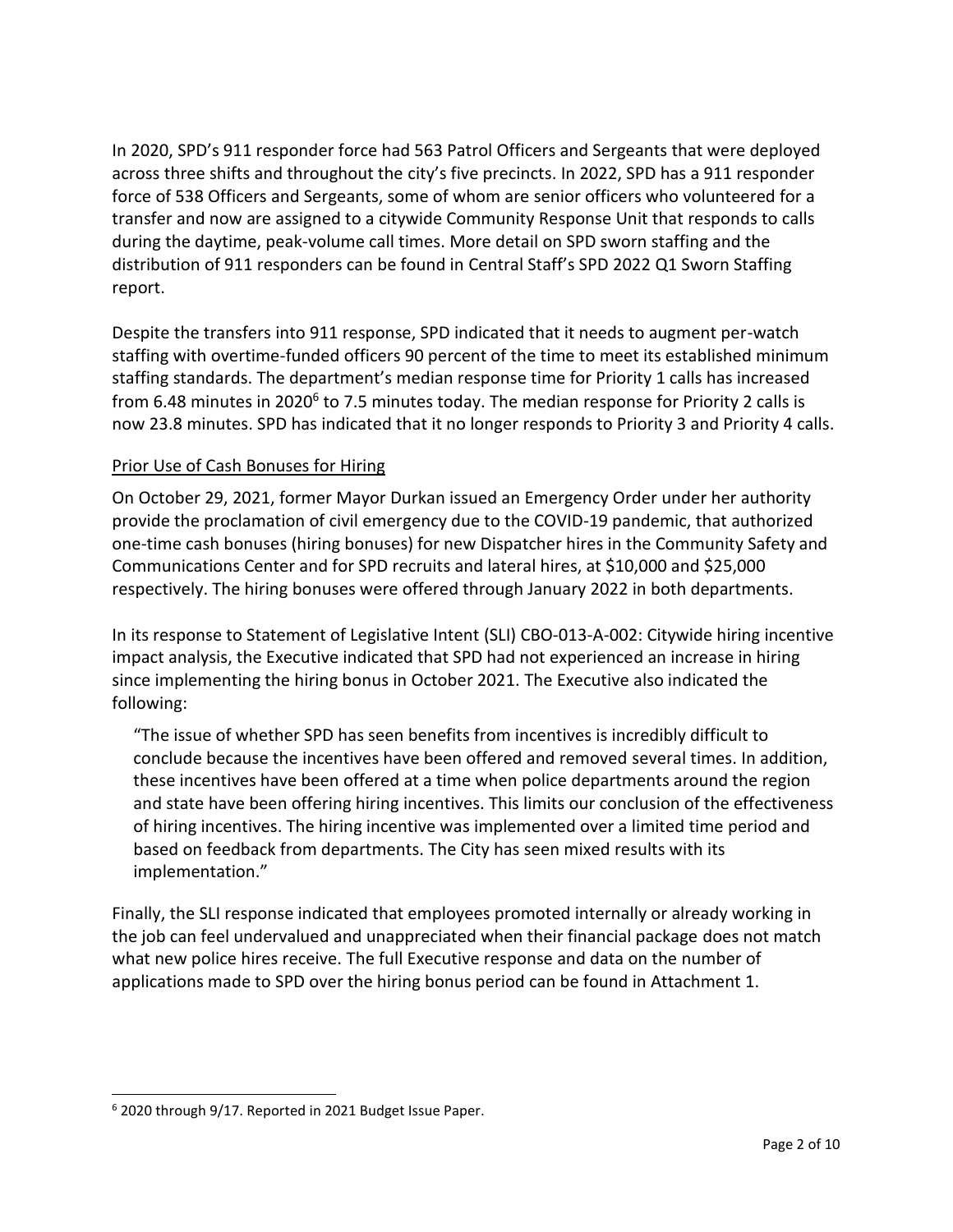In 2019, the Council passed [Ordinance 125784,](https://seattle.legistar.com/View.ashx?M=F&ID=7109058&GUID=562565AC-68E0-4272-BDC5-1B5AE51CD9DC) which authorized a similar one-time hiring bonus program that existed for approximately one year before sunsetting on June 30, 2020. On September 16, 2019, SPD issued a preliminary evaluation on the hiring bonus program (see Attachment 2). The preliminary evaluation noted the following:

"Since the inception of hiring incentives in April 2019, SPD has conducted one entry-level test and one lateral test. Due to the resulting small sample size, a complete analysis of the incentives is premature. However, initial indications are positive. Approximately 18% of SPD applicants (20% among applicants of color and 19% among female-identifying applicants) cited the incentive as an "important factor" in their decision to apply with those who more recently started exploring a career in policing showing a more pronounced effect."

The final evaluation would have been due in April 2020 but was never submitted due to the declaration of the COVID emergency.

Between 2013 and 2018, SPD on average hired 72 recruits per year and 17 laterals per year, with the smallest numbers occurring in 2018 (59 recruits and nine laterals). This trend had already started to reverse itself in early 2019 before the hiring bonus was implemented. In the first five months of 2019, SPD had already made 32 recruit hires and four lateral hires. In the year that the hiring bonus was in place (June 2019-May 2020), SPD recruited 107 recruits and 12 laterals. This level of hires was disproportionately high when compared to historical averages.

## SPD Recruitment and Retention Report

In 2019, The Mayor's Office convened a Recruitment and Retention Workgroup comprised of staff from the SPD, Seattle Department of Human Resources (SDHR), City Budget Office (CBO) budget analysts, CBO's Innovation & Performance team, City Council Central Staff and Legislative Staff, and others to: (1) better understand why new hires and overall sworn officer counts are declining; and (2) identify short- and long-term strategies to improve recruitment and retention outcomes. Recommendations from that report can be found here: Recruitment [and Retention Report](file:///C:/Users/dossg1/OneDrive%20-%20City%20of%20Seattle/Staffing/Recruitment%20and%20Report.pdf)

The September 2019 report noted that "while it is too early to assess the impact of the new signing bonuses on SPD's recruitment results, our research suggests that SPD would benefit from additional initiatives aimed at increasing application rates." The report noted that, at the time, local police agencies had made "appeals to prospective candidates by offering competitive wages, incentives, and hiring bonuses."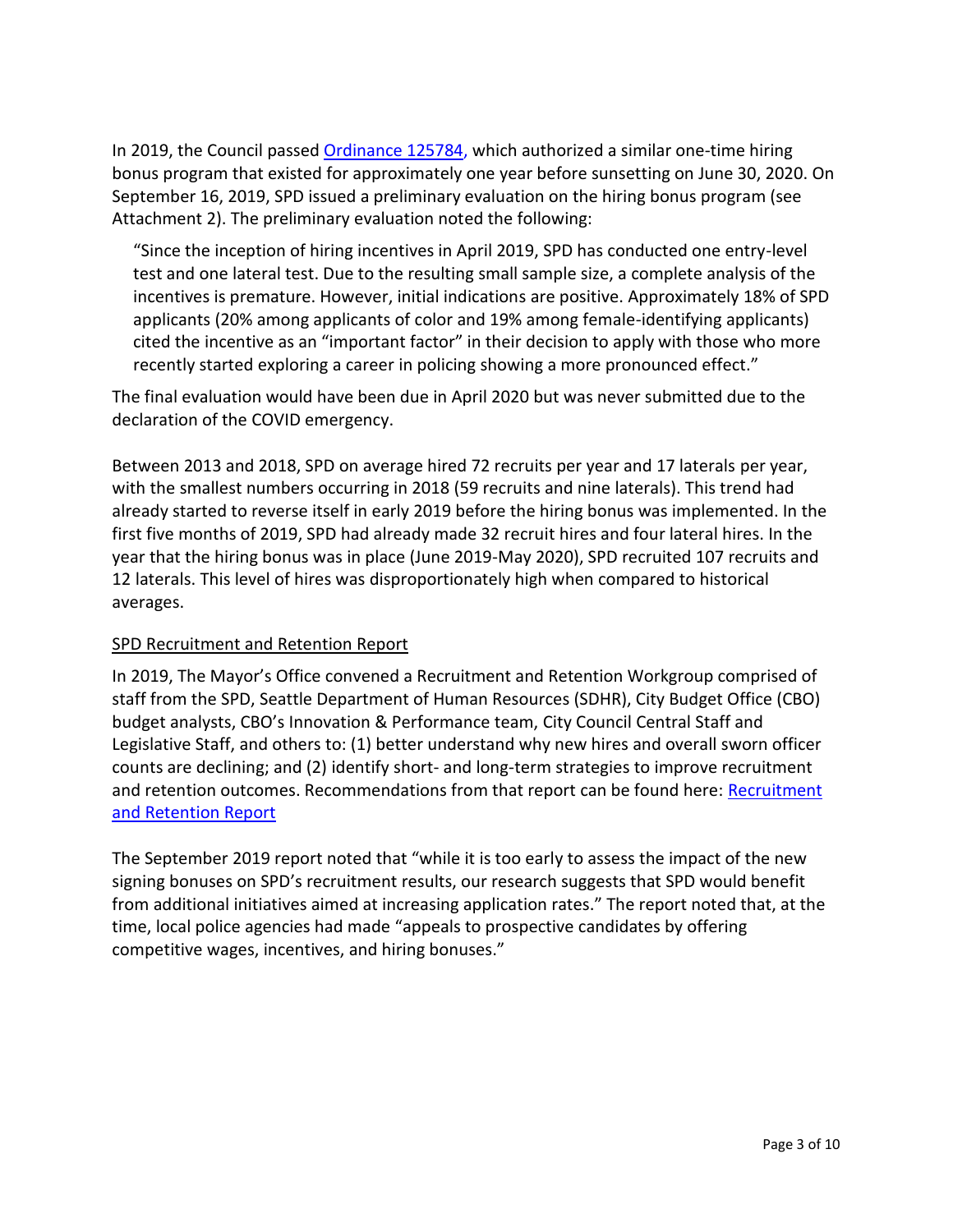# **Resolution 32050**

The resolution would establish the Council's intent to:

- **1.** Support SPD's development of a staffing incentives program to enhance its provision of an adequate number of fully trained, deployable officers to prevent, respond to, and investigate crime in Seattle;
- **2.** Lift by ordinance the proviso imposed by Council Budget Action (CBA) SPD-003-B-001 to authorize use of salary savings to fund staffing incentives at SPD, at a level not to exceed anticipated 2022 salary and benefits savings and any additional funding available for this purpose; and
- **3.** Pass an ordinance that would allow the implementation of a staffing incentives program at SPD.

The resolution's sponsor indicated that the term "Staffing Incentive" should be construed to mean any pre-hire incentive that could increase sworn applications at SPD. Such incentives may include, but not be limited to, either hiring bonuses to laterals or recruits or a reimbursement for moving expenses such as that outlined in the City's personnel rules ([Personnel Manual Rule](https://www.seattle.gov/documents/Departments/HumanResources/Rules%20and%20Resources/Personnel%20Rules/Personnel%20Rule%204.2%20200611.pdf)  [4.2.9\)](https://www.seattle.gov/documents/Departments/HumanResources/Rules%20and%20Resources/Personnel%20Rules/Personnel%20Rule%204.2%20200611.pdf).

The sponsor also clarified that the resolution would show intent for a modification, rather than a full lift, of the proviso in [SPD-003-B-001.](https://seattle.legistar.com/View.ashx?M=F&ID=9969212&GUID=DF72E92E-07B2-48B7-8F04-CF323E79AAAC) Such a modification might allow the department to spend sworn salary savings on any kind of staffing incentive, but continue to restrict all other sworn salary saving expenditures unless further appropriation is received from the Council.

The resolution makes several references to a reduction in "Officers in Service," a metric that is also referred to as "deployable officers." This metric is a net calculation of the department's total number of Fully Trained Officers less the number of officers that are absent on some form of long-term leave. Following is a categorical breakout of the officers that are out on long-term leave in March of 2022:

- Workers Comp: 26
- Sick Leave/Accrued Benefits: 75
- Family Medical Leave: 19
- Parental Leave: 7
- Medical Leave of Absence: 3
- Administrative Leave: 16

Over the last two years SPD had fewer officers available for deployment. This trend began in the summer of 2020 as the number of officers on the long-term leave list began to increase. The trend has yet to reverse itself or stabilize. To illustrate, in 2019, there were an average of 49 officers on long-term leave. In the last six months, there have been an average of 166 officers on long-term leave.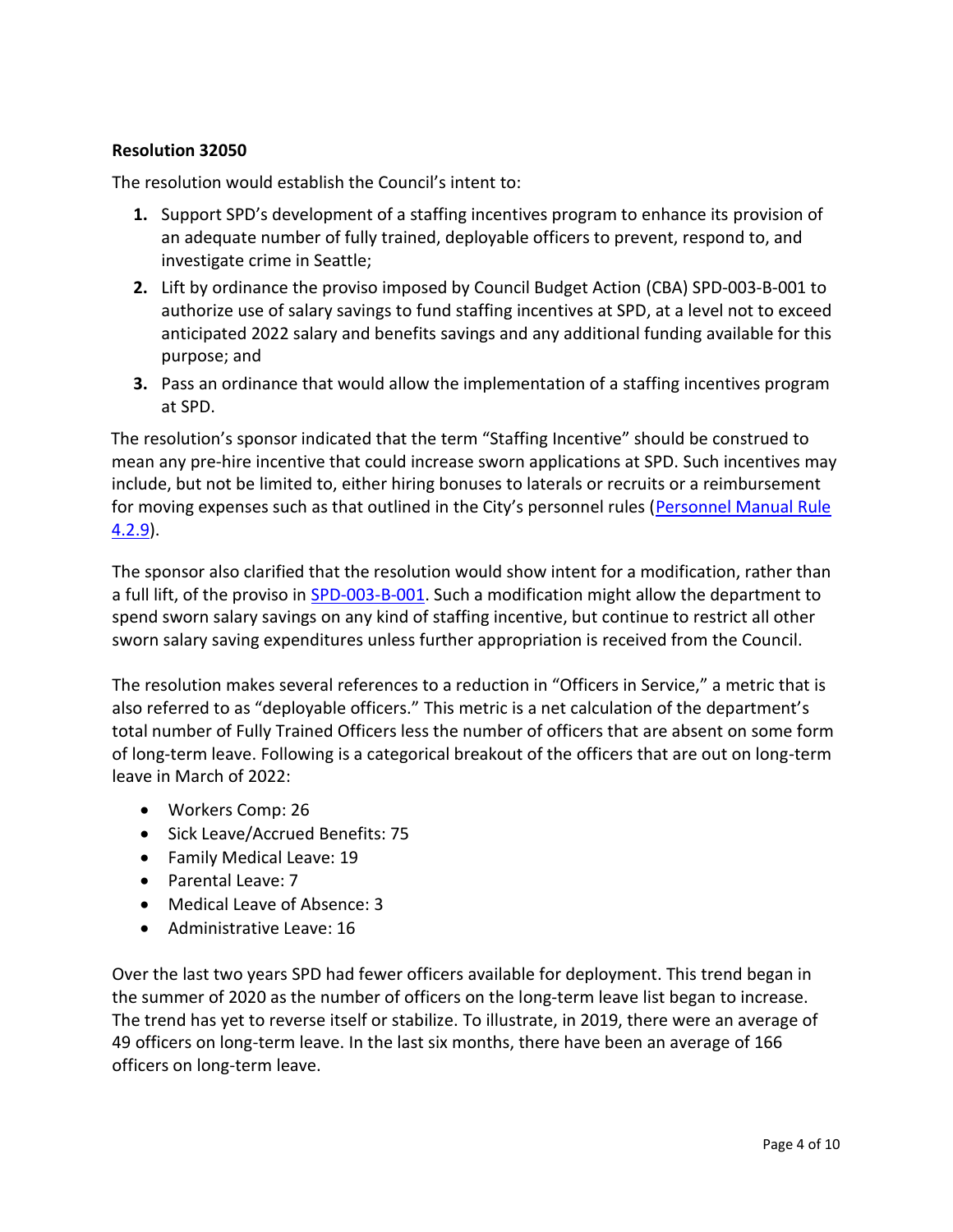While long-term leave usage negatively affects the department's ability to deploy officers, it is difficult to determine if Officers in Service is a good metric for police staff planning. On one hand, it is possible that officers that are using long-term leave may return to service. On the other hand, it is not uncommon for officers to use accrued benefits, one form of long-term leave, before retiring or separating from SPD. In the last eighteen months, there has been a high correlation between the increase in use of long-term leave and the increase of officer separations.

## **Issues for Consideration**

# Some hiring incentives may be authorized without an ordinance and may not have direct labor implications.

The resolution states the Council's intent to pass legislation to authorize a hiring program. Legislation like Ordinance 125784 would be required to authorize on a temporary or permanent bases hiring bonuses for lateral or recruit hires. However, legislation may not be needed for other kinds of hiring incentive programs.

SPD has indicated that it does not currently reimburse new officer hires for moving expenses, which is another pre-hire tool that would be available for lateral transfer officers under the City's existing personnel rules. However, the current personnel rules would limit SPD's ability to reimburse for moving expenses in some circumstances:

- Some City positions do not qualify for reimbursement, including recruit positions at SPD;
- An individual's new job with the City must be at least 50 miles farther from their place of residence than their former job to qualify for moving expenses; and
- Moving expenses cannot exceed \$25,000 and are limited to the cost of transportation to Seattle to find housing; food and lodging expenses for up to five days while engaged in the search for housing; and the cost of transporting the employee and their family and household goods and personal effects to Seattle.

Section 4.04.050 of the Seattle Municipal Code (SMC) provides rule-making authority to Seattle Department of Human Resources (SDHR) for the administration of the personnel system. Council cannot directly amend the rules but take actions to influence them. One option is to adopt a resolution or include a statement in a council bill requesting that SDHR complete a process to update the City's personnel rules to provide appointing authorities greater flexibility to pay for moving expenses for new police hires and for a broader range of positions. As an alternative, the Council could amend Chapter 4.04 to legislate criteria under which appointing authorities can offer to pay for moving expenses.

Labor Relations has advised that hiring incentives that are extended pre-hire would not have direct labor implications. Although as pointed out above, there may be a demoralizing impact to existing officers/ union members who do not receive similar compensation (e.g., retention incentives). Additionally, the City may want to give notice to the unions of any pre-hire benefit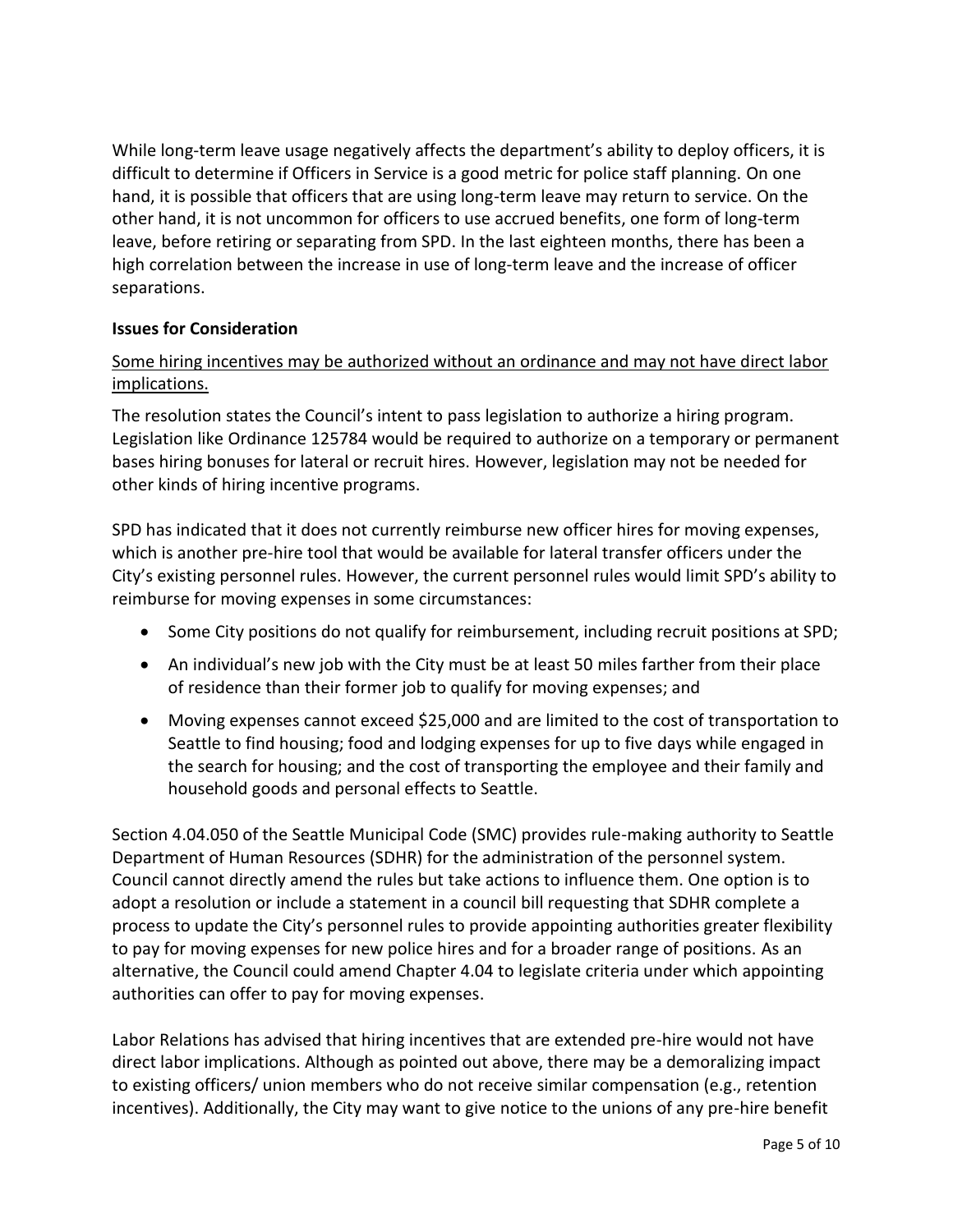when any cash payment falls within the employment period. This might occur if the second installment of a hiring incentive is paid after a probationary period.

## Legislation is necessary to authorize SPD use of sworn salary savings to pay for hiring incentives.

The proviso in [SPD-003-B-001](https://seattle.legistar.com/View.ashx?M=F&ID=9969212&GUID=DF72E92E-07B2-48B7-8F04-CF323E79AAAC) restricts the department's ability to expend its sworn salary savings without future appropriation from the Council. As noted in Central Staff's SPD 2022 Q1 Sworn Staffing Report posted to the April 26 PSHS agenda, staff estimates that, based on hiring to date, between \$4.1 and \$4.5 million in SPD salary savings is available and could be used for a hiring bonus or other recruitment incentive program. Legislation authorizing SPD's use of this salary savings for staffing incentives could either lift the proviso and allow full expenditure of all salary savings or more narrowly define how SPD may use the savings.

SPD's budget is primarily supported by GF resources. As has been discussed in the Council's Finance and Housing Committee, the City is currently facing a long-term structural budget issue, where general fund (GF) expenditures are outpacing GF revenues. One of the potential strategies identified to address this structural budget issue in 2023 and 2024 is to use 2022 underspend, such as savings achieve through delayed hirings, for future year spending. If the proviso on SPD's salary saving remains in place and no other actions are taken to lift or modify the proviso, those GF resources are restricted, meaning the money cannot be spent and at the end of 2022 will lapse and revert to the GF – those funds would be assumed in the starting balance going into 2023. If a staffing incentive program is a priority for the Council that decision should be made in the context of knowing that it may mean reductions in spending in 2023 and 2024.

# Staffing Incentive Proposal

CM Herbold asked Central Staff to prepare a draft bill that would modify the proviso imposed in CBA SPD-003-B-001 to authorize use of SPD's salary savings to (1) pay for moving expenses for new officer hires; and (2) pay for the salary and benefits for an additional SPD recruiter. In addition, the bill would request that SDHR amend the City's Personnel Rules to provide greater flexibility to pay for moving expenses for new police hires and to extend those benefits to a broader range of positions if the appointing authority determines they are unable to recruit persons in the immediate employment area who possess the unique skills, expertise, and/or educational qualifications. (See Attachment 3 to review the draft council bill).

As noted above, this may impact future budget decisions before the council. In addition, the salary savings are considered a one-time resource. Hiring an SPD recruiter, unless intended to be term limited, is an ongoing expense; this would assume that in 2023 either: (1) the number of funded police officer positions would be reduced to offset the cost of paying for the recruiter; or (2) additional GF funding would be needed to maintain the number of funded police officer positions. In the latter case, the impact would worsen the existing structural deficit of the City's general fund.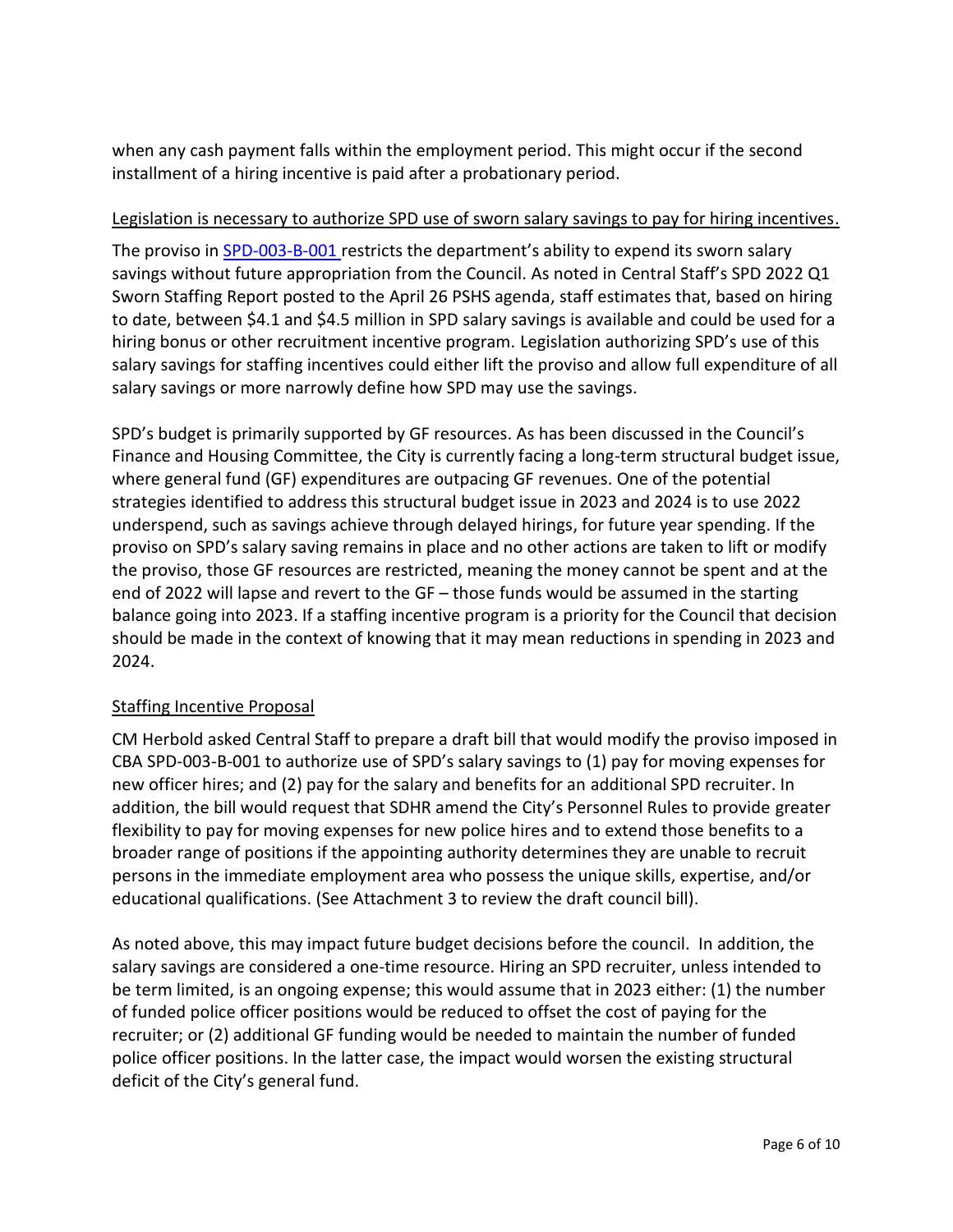# National Research on the Efficacy of Hiring Incentives

Staff contacted the Research Director of the Police Executive Research Foundation (PERF) and the Executive Director of the International Association of Police Chiefs (IAPC) to determine if there are any scientific evaluations or research on the effectiveness of hiring (cash) incentives in policing. Both organizations confirmed that many agencies are now using cash incentives, but that there is not yet a body of research to support the practice.

In the April 12, 2022, PSHS Committee meeting, Councilmember Lewis asked staff for an answer to the question of "what are agencies around the country doing that works?" One comprehensive study of police recruiting, [a 2019 PERF report](file:///C:/Users/dossg1/OneDrive%20-%20City%20of%20Seattle/Staffing/WorkforceCrisis.pdf) examined the "workforce crisis" in policing and identified many of the incentives used by law enforcement agencies around the county. The following information is an extract from the report:

"To understand current efforts to improve recruitment, PERF asked survey respondents to indicate which types of recruitment offers their agency makes, and whether each incentive is a relatively new development (within the past 10 years) or is a longstanding, traditional benefit of joining a police department. As seen in Figure 10, the most common recruitment incentive among the survey respondents was paying recruits salaries while they are in the academy, closely followed by free academy training, and college tuition reimbursement. In each case, large majorities of agencies said they have offered these benefits for more than 10 years.

Offering new recruits assistance with childcare is a more recent development. Only 33 of 412 responding agencies offer childcare assistance, and 27 of the 33 departments implemented that incentive within the last 10 years. Other popular recent incentives include relocation assistance, housing assistance, and student loan forgiveness.

These newer incentives reflect the changes that some agencies are making to attract more recruits. Offering childcare assistance, for example, is a way to draw individuals with families into a career that can often be perceived as incompatible with raising a family. Student loan forgiveness could attract candidates who otherwise would feel a need to enter a higherpaying career to pay off student loans."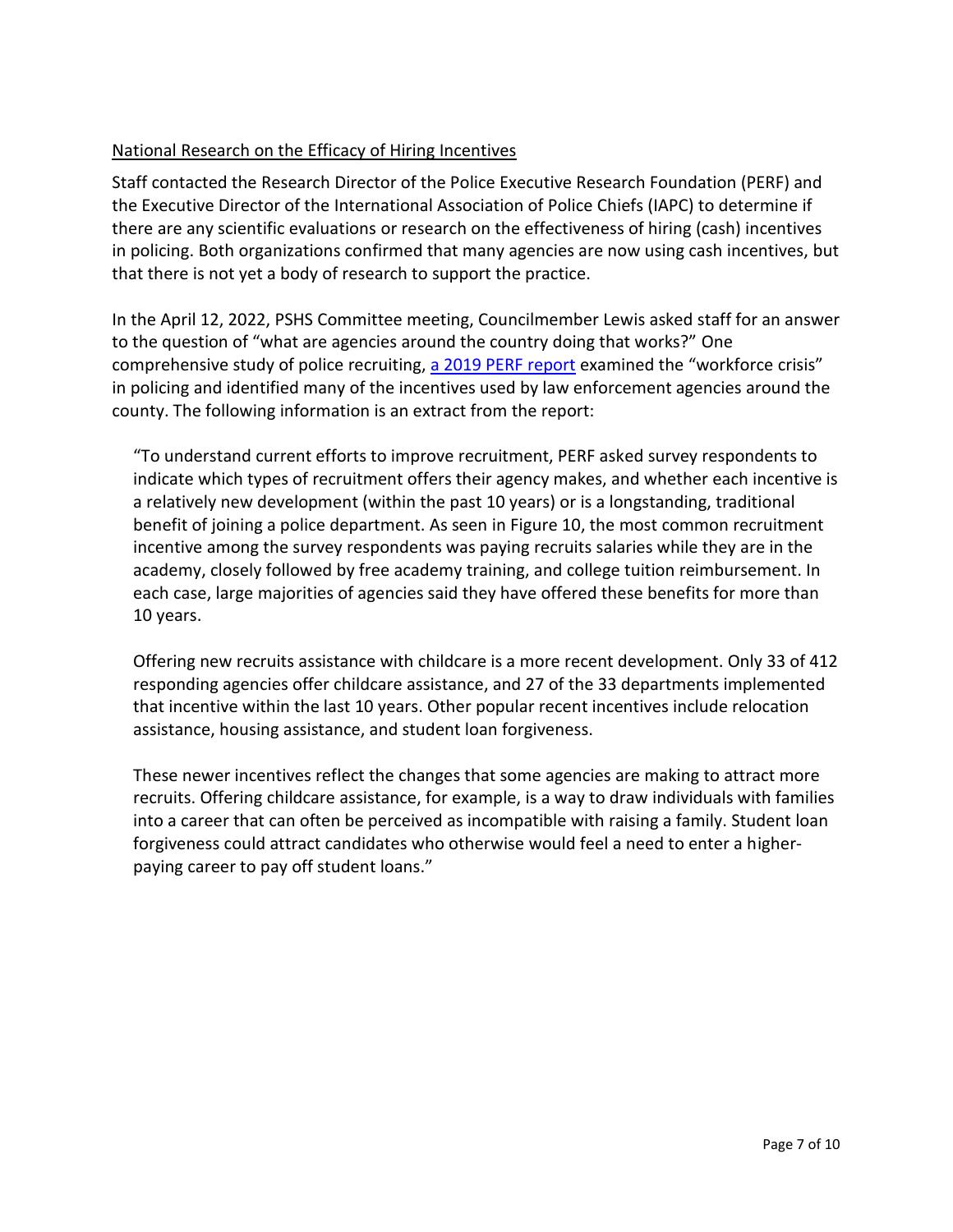#### **Figure 10: Recruitment Incentives**

 $n = 412$ 

Offer incentive New incentive within last 10 years

| Salary paid during academy training                              |    |     |                             |     |     |     |     |     |
|------------------------------------------------------------------|----|-----|-----------------------------|-----|-----|-----|-----|-----|
| Free academy training                                            |    |     |                             |     |     |     |     |     |
| College tuition reimbursement                                    |    |     |                             |     |     |     |     |     |
| Health club/fitness opportunities                                |    |     |                             |     |     |     |     |     |
| Language stipend for fluency in a<br>language other than English |    |     |                             |     |     |     |     |     |
| <b>Take-home vehicles</b>                                        |    |     |                             |     |     |     |     |     |
| Prior military benefit                                           |    |     |                             |     |     |     |     |     |
| <b>Employment signing bonus</b>                                  |    |     |                             |     |     |     |     |     |
| Flexible hours to attend college                                 |    |     |                             |     |     |     |     |     |
| Training academy graduation bonus                                |    |     |                             |     |     |     |     |     |
| <b>Relocation assistance</b>                                     |    |     |                             |     |     |     |     |     |
| Housing assistance (renting or buying)                           |    |     |                             |     |     |     |     |     |
| <b>Student loan forgiveness</b>                                  |    |     |                             |     |     |     |     |     |
| Childcare assistance                                             |    |     |                             |     |     |     |     |     |
| Other                                                            |    |     |                             |     |     |     |     |     |
|                                                                  | 50 | 100 | 150                         | 200 | 250 | 300 | 350 | 400 |
|                                                                  |    |     | Number of agencies reported |     |     |     |     |     |

Source: PERF Survey

Per staff's exchange with PERF and IAPC, it is likely that hiring bonuses are used more in 2022 than in 2019. Chief Diaz has indicated that SPD should be utilizing a variety of these methods to attract new candidates. SPD currently pays its recruits to attend the Washington State Training Academy and covers all Academy costs. However, the department makes limited or no use of the other incentives. Many of these incentives may require some form of bargaining if they are provided post-hire.

### Regional Hiring Bonuses, Incentives and Wage Data

SPD human resources staff have indicated that the efficacy of hiring bonuses should be considered in the context of the overall economic package offered by a policing agency, including the starting salary, vacation and total earning potential. Table 2: Hiring Bonuses and Financial Compensation at Regional Police Agencies, reflects hiring bonuses as well as financial compensation and vacation available to new police hires. Table 3: Other Incentives at Regional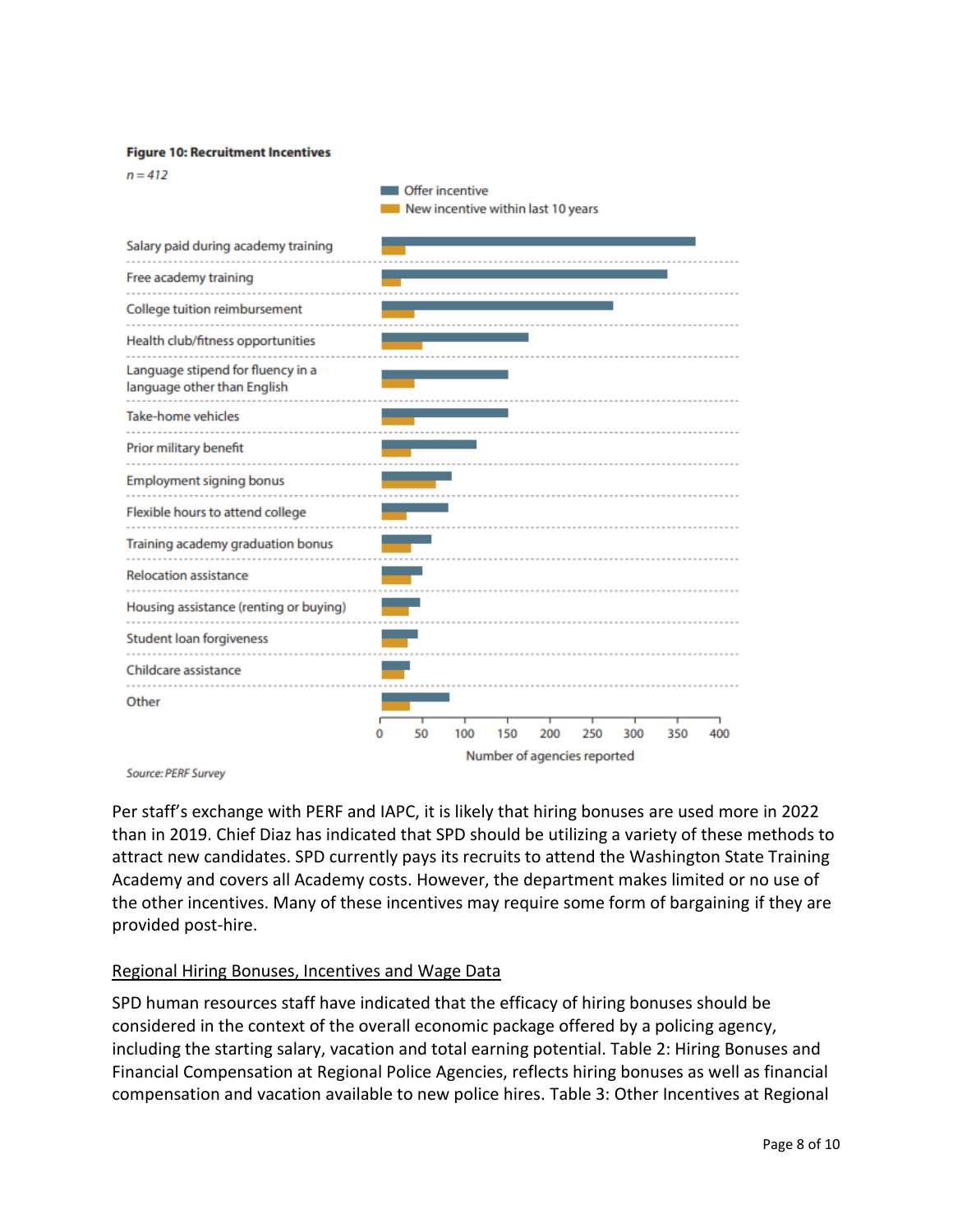Policing Agencies, reflects recruitment incentives similar to those found in the PERC survey on page 8.

| <b>Agency</b>      | <b>Incentives</b> | <b>Starting</b> | <b>Salary</b>   | <b>Months to</b> | Longevity  | Lateral               |
|--------------------|-------------------|-----------------|-----------------|------------------|------------|-----------------------|
|                    | Entry/Lateral     | <b>Salary</b>   | <b>Top Step</b> | <b>Top Step</b>  | Pay        | <b>Vacation Hours</b> |
| Auburn             | 20K Lateral       | \$87,530        | \$106,415       | 54 months        | <b>Yes</b> | 80 hours              |
| Seattle            | No.               | \$83,640        | \$109,512       | 54 months        | Yes.       | No.                   |
| Kennewick          | No.               | \$83,472        | \$115,361       | 48 months        |            | 80 hours              |
| Kent               | 10K/25K           | \$83,000        | \$117,000       | 56 months        | Yes        | 400 Hours             |
| Everett            | 15K/30K           | \$81,408        | \$106,692       | 36 months        | Yes        | 160 Hours             |
| Pasco              | No.               | \$81,161        | \$110,400       | 36 months        |            | No                    |
| Tacoma             | 25K Lateral       | \$78,998        | \$109,200       | 48 months        | Yes        | No.                   |
| <b>Bellevue</b>    | \$16K Lateral     | \$78,263        | \$100,231       | 48 months        | <b>Yes</b> | No.                   |
| Puyallup           |                   | \$76,740        | \$102,312       | 36 months        |            | No.                   |
| Vancouver          | \$10K/\$25K       | \$75,612        | \$101,328       | 84 months        |            | No.                   |
| Renton             | \$1K/\$20K        | \$74,699        | \$97,932        | 48 months        | Yes        | 40 hours              |
| <b>King County</b> | 7.5K/15K          | \$73,401        | \$102,777       | 36 months        | Yes        | No.                   |
| Federal Way        | 3K/20K            | \$73,044        | \$97,980        | 48 months        |            | No.                   |
| Spokane            | No                | \$55,645        | \$101,226       | 54 months        |            | No                    |

*Table 2: Hiring Bonuses and Financial Compensation at Regional Police Agencies*

\* Most of the departments listed will receive an additional 3.5% - 6.5% based on cola at the beginning of 2023.

| <b>Agency</b>      | Language         | <b>Education</b> | <b>Uniform</b> | <b>Dry</b> | <b>Take</b> | <b>On-Duty</b> | <b>Tuition</b>    | <b>Shift</b>        |
|--------------------|------------------|------------------|----------------|------------|-------------|----------------|-------------------|---------------------|
|                    | <b>Incentive</b> | <b>Incentive</b> |                | Clean      | <b>Home</b> | Workout        | <b>Assistance</b> | <b>Differential</b> |
|                    |                  |                  |                |            | Car         | Program        |                   |                     |
| Auburn             | No               | 4%/6%            | Yes            | No.        | No          | No             | No.               | No                  |
| Seattle            | No               | No               | *No            | No         | No          | No.            | No.               | No                  |
| Kennewick          | Yes              |                  | <b>Yes</b>     | No.        | No          | No.            | No.               | No                  |
| Kent               | Yes              | Yes              | Yes            | No.        | Yes         | No.            | Yes               | No                  |
| Everett            | No               | 2%/11%           | Yes            | No.        | Yes         | No.            | Yes               | No.                 |
| Pasco              | Yes              | 3%/6%            | Yes            | <b>Yes</b> | Yes         | Yes            | Yes               | Yes                 |
| Tacoma             | Yes              | 2%               | Yes            | No.        | Yes         | No.            | Yes               | Yes                 |
| <b>Bellevue</b>    |                  | Yes.             | Yes            |            | No          | Yes            | Yes               | No                  |
| Puyallup           | No               | 2%/4%            | Yes            | No.        | Yes         | No             | No                | No                  |
| Vancouver          |                  | 2.5%/5%          | Yes            | No         | No          |                | Yes               | Yes                 |
| Renton             | Yes              | 4%/6%            | Yes            | <b>Yes</b> | Yes         | No.            | Yes               | No                  |
| <b>King County</b> | No               | Up to 6%         | Yes            | No.        | Yes         | No.            | No.               | No                  |
| Federal Way        | No.              | 2%/4%            | Yes            | No.        | Yes         | No.            | No.               | No                  |
| Spokane            | No               | Yes              | Yes            |            | No          | No             | Yes               | Yes                 |

*Table 3: Other Incentives at Regional Policing Agencie*s

\*For uniforms, the City of Seattle pays for new recruit uniforms then provides an annual stipend of \$550.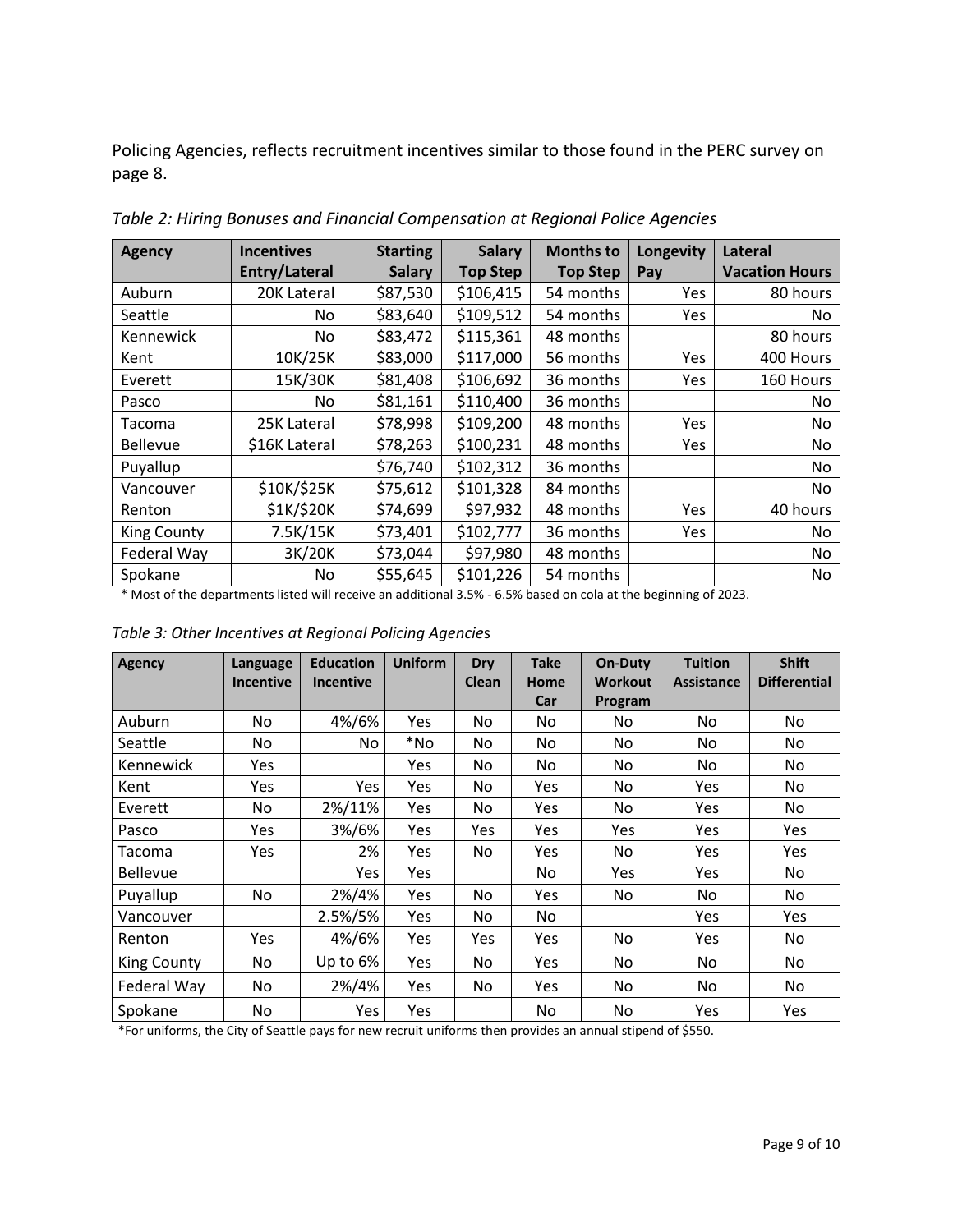# Potential Structure and Cost of a New Hiring Bonus Program

Councilmember Nelson requested that SPD provide costs estimates for a new hiring bonus program. SPD estimates that a two-year hiring bonus program would cost about \$538,000 in 2022 and \$1.3 million in 2023. Such a program would mirror the last hiring bonus program and provide \$25,000 to lateral police hires and \$10,000 to recruit police hires. SPD's projections are based on its most recent hiring projections. Table 4 shows the costs of the program over 2022 and 2023.

SPD recommends that the bonus payments be paid in two equal installments. The first would be payable on the first regularly scheduled pay date after the hiring agreement is signed and the second after successful completion of the probationary period. SPD also recommended that bonus payments be subject to a retention term of three years following the hire date. Such a program would likely require notice to the Seattle Police Officer's Guild of the City's intent to initiate a payment after the probationary period.

|                                          | 2022 (est.)  |                | 2023 (est.) |                |       |                |
|------------------------------------------|--------------|----------------|-------------|----------------|-------|----------------|
|                                          | <b>Count</b> | 1st<br>Payment | Count       | 2nd<br>Payment | Count | 1st<br>Payment |
| <b>RECRUITS</b><br>\$10k; split payments | 70           | \$350,000      | 70          | \$350,000      | 105   | \$525,000      |
| <b>LATERALS</b><br>\$25k; split payments | 15           | \$187,500      | 15          | \$187,500      | 20    | \$250,000      |
| <b>TOTAL</b>                             | 85           | \$537,500      | 85          | \$537,500      | 125   | \$775,000      |
| <b>ANNUAL TOTAL</b>                      |              | \$537,500      |             |                |       | \$1,312,500    |

*Table 4: Recruitment Incentive Program Costs* 

### **Next Steps**

Resolution 32050 is scheduled for another discussion and potential vote in the PSHS Committee on May 10, 2022. Central Staff are available to answer Councilmember questions on today's presentations or to prepare amendments to the resolution. Please submit any amendment request to Central Staff by May 3.

## **Attachments:**

- 1. Hiring Incentive Responses to Council Members Questions
- 2. SPD Initial Evaluation of the Recruitment Bonus Program
- 3. Draft Council Bill to modify the SPD salary saving proviso and request modifications to the City's personnel rules.
- cc: Aly Pennucci, Acting Director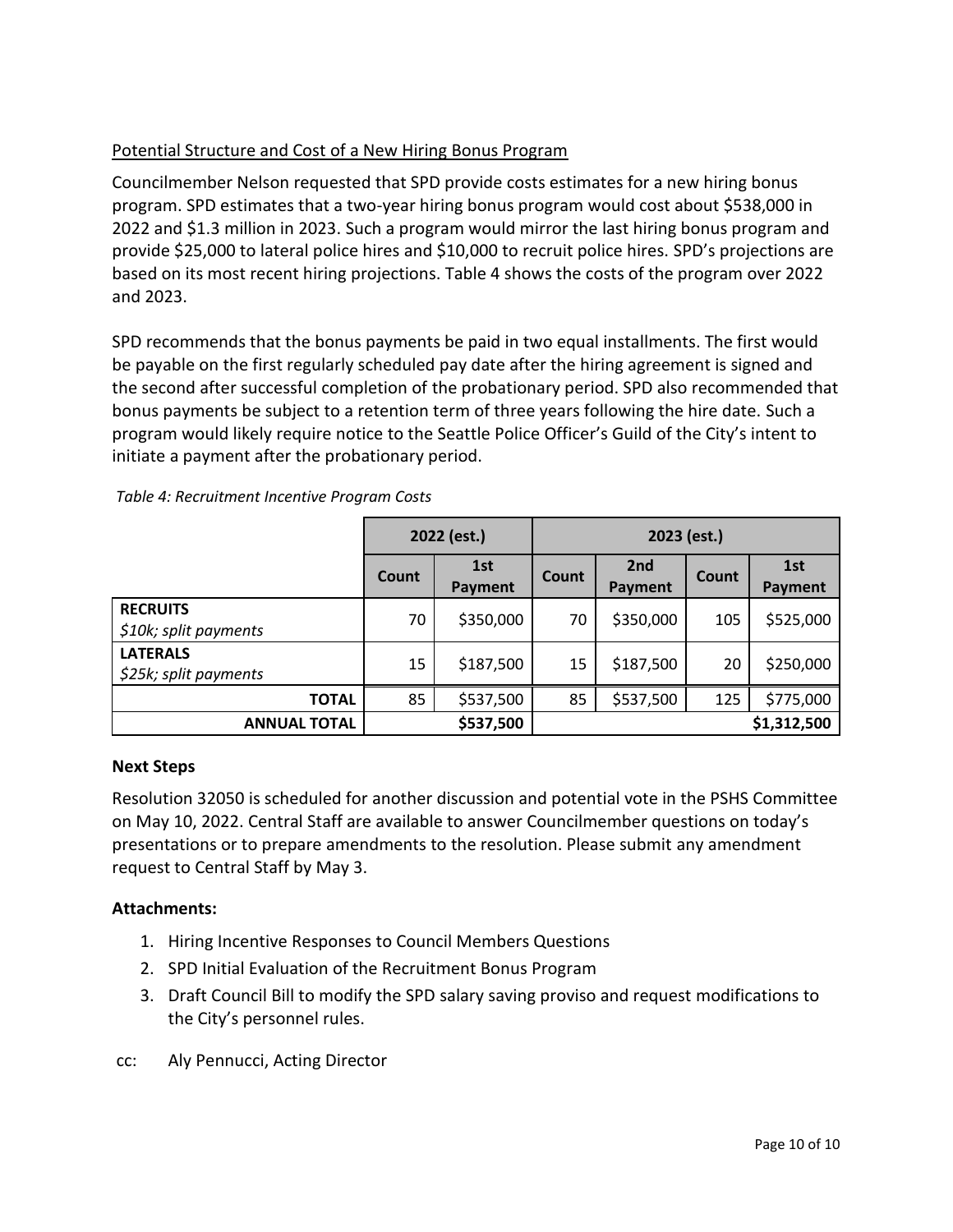### **Hiring Incentive Responses to Council Members Questions**

1. I'd like to know numbers of SPD candidates applying (applicants, not "recruits entering academy data") each October, November, December, and January as compared to monthly averages when there has been no incentive offered.

Please note the two spreadsheets below includes data around applicants applying for the SPD exams and not recruits entering the academy. The PO exam spreadsheet breaks down how many applicants applied when the hiring incentive was advertised. You will notice on the spreadsheet highlighted in green when the hiring incentive was advertised. The other processes were without an incentive advertised.

|                   | <b>ENTRY EXAMS</b>                                                                                                           |                      |     |     |  |  |  |
|-------------------|------------------------------------------------------------------------------------------------------------------------------|----------------------|-----|-----|--|--|--|
| <b>EXAM CYCLE</b> | PERIOD APPLICATIONS WERE ACCEPTED APPLICATIONS RECEIVED/SCHEDULEI APPLICANTS WHO SAT FOR THE TEST APPLICANTS WHO PASSED EXAM |                      |     |     |  |  |  |
|                   |                                                                                                                              | 2020                 |     |     |  |  |  |
| P2020-011120      | October 23, 2019 - December 27, 2019                                                                                         | 698                  | 210 | 168 |  |  |  |
|                   |                                                                                                                              | 2021                 |     |     |  |  |  |
| P2021-021921      | January 5, 2021 - February 10, 2021                                                                                          | 512                  | 266 | 188 |  |  |  |
| P2021-041621      | February 12, 2021 - April 7, 2021                                                                                            | 468                  | 253 | 156 |  |  |  |
| P2021-070921      | April 16, 2021 - June 23, 2021                                                                                               | 478                  | 212 | 142 |  |  |  |
| P2021-100821      | July 9, 2021 - September 28, 2021                                                                                            | 519                  | 219 | 139 |  |  |  |
| P2022-010722      | October 6, 2021 - December 15, 2021                                                                                          | 524                  | 230 | 156 |  |  |  |
|                   |                                                                                                                              | 2022                 |     |     |  |  |  |
| P2022-032522      | December 22, 2021 - March 16, 2021                                                                                           | 480                  | 213 | 145 |  |  |  |
|                   |                                                                                                                              |                      |     |     |  |  |  |
|                   |                                                                                                                              | <b>LATERAL EXAMS</b> |     |     |  |  |  |
| <b>EXAM CYCLE</b> | PERIOD APPLICATIONS WERE ACCEPTED APPLICATIONS RECEIVED/SCHEDULEI APPLICANTS WHO SAT FOR THE TEST APPLICANTS WHO PASSED EXAM |                      |     |     |  |  |  |
|                   |                                                                                                                              | 2020                 |     |     |  |  |  |
| P2020-022120      | November 20, 2019 - February 7, 2020                                                                                         | 21                   | 18  | 15  |  |  |  |
| P2020-061220      | March 24, 2020 - May 29, 2020                                                                                                | 33                   | 6   |     |  |  |  |
|                   |                                                                                                                              | 2021                 |     |     |  |  |  |
| P2021-022521      | January 5, 2021 - January 27, 2021                                                                                           | 13                   | Δ   |     |  |  |  |
| P2021-042321      | February 3, 2021 - March 17, 2021                                                                                            | 16                   |     |     |  |  |  |
| P2021-071621      | March 23, 2021 - June 16, 2021                                                                                               | 12                   |     |     |  |  |  |
| P2021-091021      | June 23, 2021 - September 8, 2021                                                                                            | $\overline{7}$       |     |     |  |  |  |
|                   |                                                                                                                              | 2022                 |     |     |  |  |  |
| P2022-010522      | September 15, 2021 - December 15, 2021                                                                                       | 17                   |     |     |  |  |  |
| P2022-022522      | December 22, 2021 - February 6, 2022                                                                                         |                      |     |     |  |  |  |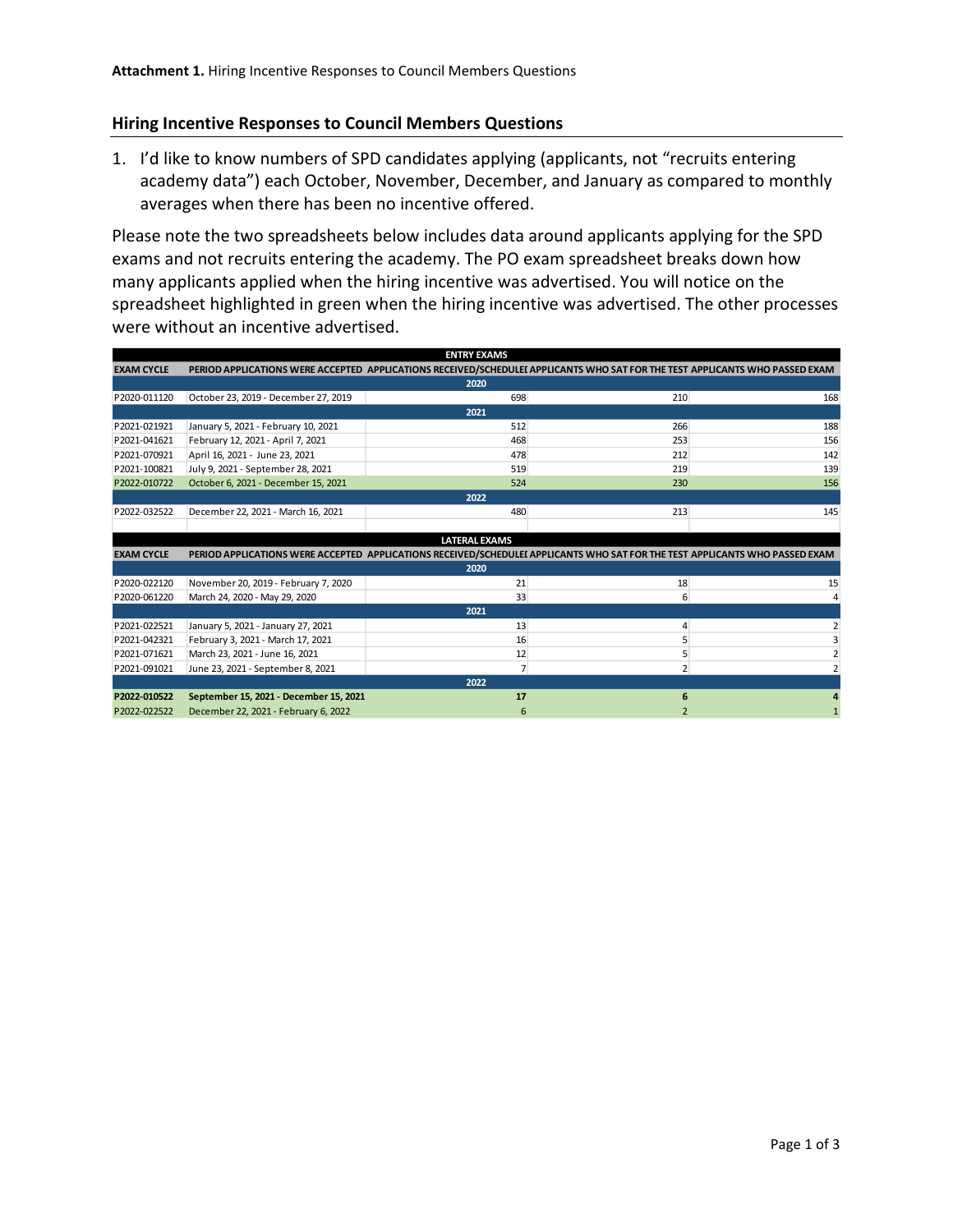We have also included a copy of all entry level Police Officer exam processes that have been offered since 2012. You will notice somewhat of a down trend in our applicant pool when the COVID-19 pandemic hit us back in 2020.

| Year<br>$\overline{\mathbf{v}}$ | Total Applicants *         | <b>Sit for Exam</b><br>$\overline{\mathbf{v}}$ | Apply/Sit Ratio        | Pass<br>$\overline{\mathbf{v}}$ | Pass Rate $\overline{\phantom{a}}$ | v<br><b>Notes</b>        |
|---------------------------------|----------------------------|------------------------------------------------|------------------------|---------------------------------|------------------------------------|--------------------------|
| 2012                            | 2349                       | 1446                                           | 61.56%                 | 755                             | 52.21%                             |                          |
| 2013                            | 4049                       | 2031                                           | 50.16%                 | 1021                            | 50.27%                             |                          |
| 2014                            | 4096                       | 1454                                           | 35.50%                 | 784                             | 53.90%                             |                          |
| 2015                            | 3526                       | 1163                                           | 32.98%                 | 805                             | 69.21%                             |                          |
| 2016                            | 3486                       | 1204                                           | 34.53%                 | 754                             | 62.62%                             |                          |
| 2017                            | 3472                       | 1036                                           | 29.84%                 | 667                             | 64.38%                             |                          |
| 2018                            | 2856                       | 837                                            | 29.31%                 | 681                             | 81.36%                             |                          |
| 2019                            | 3172                       | 908                                            | 28.63%                 | 713                             | 78.52%                             |                          |
|                                 |                            |                                                |                        |                                 |                                    | As of 4/1/2020           |
| 2020                            | 698                        | 210                                            | 30.09%                 | 168                             |                                    | 80.00% (One exam in 2020 |
| 2021                            | 2518                       | 1036                                           | 41.14%                 | 669                             |                                    | 64.58% Cycles 1-5        |
|                                 |                            |                                                |                        |                                 |                                    |                          |
|                                 | <b>Applicants (POC)</b>    | <b>Sit for Exam</b>                            | <b>Apply/Sit Ratio</b> | Pass                            | <b>Pass Rate</b>                   |                          |
| 2012                            | 797                        | 472                                            | 59.22%                 | 190                             | 40.25%                             |                          |
| 2013                            | 1416                       | 707                                            | 49.93%                 | 276                             | 39.04%                             |                          |
| 2014                            | 1577                       | 512                                            | 32.47%                 | 209                             | 40.82%                             |                          |
| 2015                            | 1422                       | 459                                            | 32.28%                 | 261                             | 56.86%                             |                          |
| 2016                            | 1600                       | 481                                            | 30.06%                 | 254                             | 52.81%                             |                          |
| 2017                            | 1595                       | 449                                            | 28.15%                 | 239                             | 53.23%                             |                          |
| 2018                            | 1295                       | 346                                            | 26.72%                 | 249                             | 71.97%                             |                          |
| 2019                            | 1535                       | 422                                            | 27.49%                 | 296                             | 70.14%                             |                          |
| 2020                            | 332                        | 91                                             | 27.41%                 | 67                              |                                    | 73.63% As of 4/1/2020    |
| 2021                            | 1457                       | 556                                            | 38.16%                 | 324                             |                                    | 58.27% Cycles 1-5        |
|                                 |                            |                                                |                        |                                 |                                    |                          |
|                                 | <b>Applicants (Female)</b> | <b>Sit for Exam</b>                            | <b>Apply/Sit Ratio</b> | Pass                            | Pass Rate                          |                          |
| 2012                            | 341                        | 178                                            | 52.20%                 | 91                              | 51.12%                             |                          |
| 2013                            | 552                        | 248                                            | 44.93%                 | 134                             | 54.03%                             |                          |
| 2014                            | 614                        | 203                                            | 33.06%                 | 109                             | 53.69%                             |                          |
| 2015                            | 550                        | 163                                            | 29.64%                 | 96                              | 58.90%                             |                          |
| 2016                            | 579                        | 147                                            | 25.39%                 | 91                              | 61.90%                             |                          |
| 2017                            | 565                        | 160                                            | 28.32%                 | 99                              | 61.88%                             |                          |
| 2018                            | 519                        | 118                                            | 22.74%                 | 98                              | 83.05%                             |                          |
| 2019                            | 534                        | 110                                            | 20.60%                 | 90                              | 81.81%                             |                          |
| 2020                            | 184                        | 82                                             | 44.57%                 | 43                              |                                    | 52.44% As of 4/1/2020    |
| 2021                            | 331                        | 126                                            | 38.07%                 | 89                              |                                    | 70.63% Cycles 1-5        |

It was a challenge to break applications down by month, but we were able to do a deeper dive and show how many applications we received each day pre hiring incentive announcement and post hiring incentive announcement. As you will see below there is not much of a change in applicant pool. The holiday season could have played a factor during this time.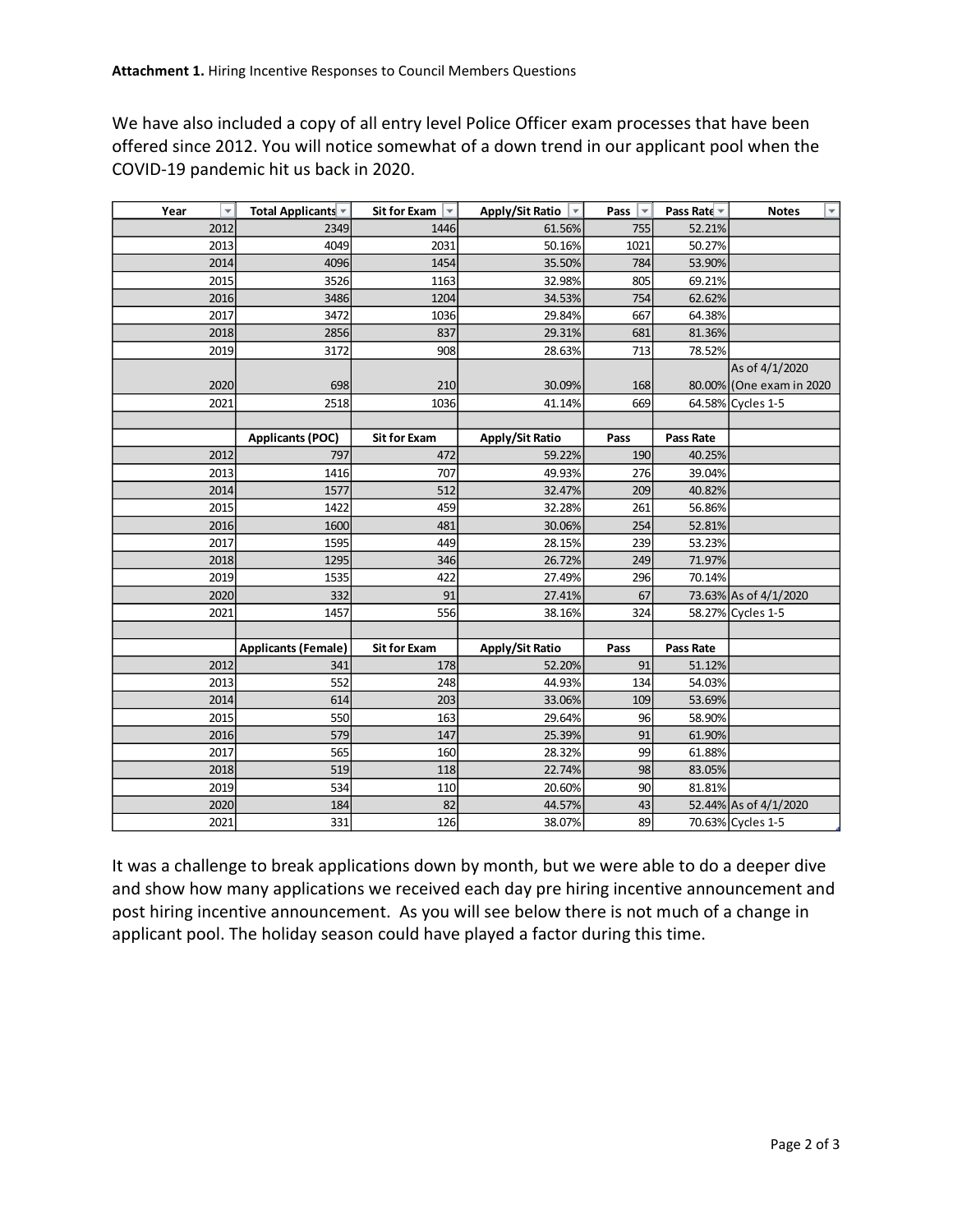### Entry Level

We have received slightly fewer entry level applications per day since the hiring incentive announcement (on 10/29/2021) compared to the number of applications we received in 2021 before the announcement. This may be tied to the holiday season or other factors.

| <b>Pre-Announcement Average Applicants per Day</b> |  |
|----------------------------------------------------|--|
| Post Announcement Average Applicants per Day       |  |

### Lateral

We have received about the same number of lateral applications since the hiring announcement as we did in 2021 before the announcement, which is about one application every two days.

| <b>Pre-Announcement Average Applicants per Day</b> | 0.5 |
|----------------------------------------------------|-----|
| Post Announcement Average Applicants per Day       | 0.4 |

**2.** I'm not seeing any numerical analysis in terms of which departments are hurting more for recruits. It would be illuminating, for example, to see the number of vacancies compared to the budgeted or original amount of FTEs for each corresponding classification. The report lists "Public Safety Auditor" in the same list of "Police Officers," but are we seeking 1 Public Safety Auditor compared to seeking 125 to 360 police officers? Albeit there might be just 1 Public Safety Auditor position in the City, but there should be in total 1,200 to 1,400 police officers.

Please be sure to click on the link below and make sure you are logged into the network to access the report. This report will provide a closer look at the front facing positions/vacancies broken down by department. It will also give a snapshot of how many budgeted FTEs are in each department broken down by the actual position. This report is specifically for the positions that came back as being hard to fill. Below is the CSCC 911 vacancy list which has about 24 vacant positions as of 3/31.



**\*\*Vacancy Report by Department**: <https://reporting.seattle.gov/#/site/SDHR/workbooks/5068/views>..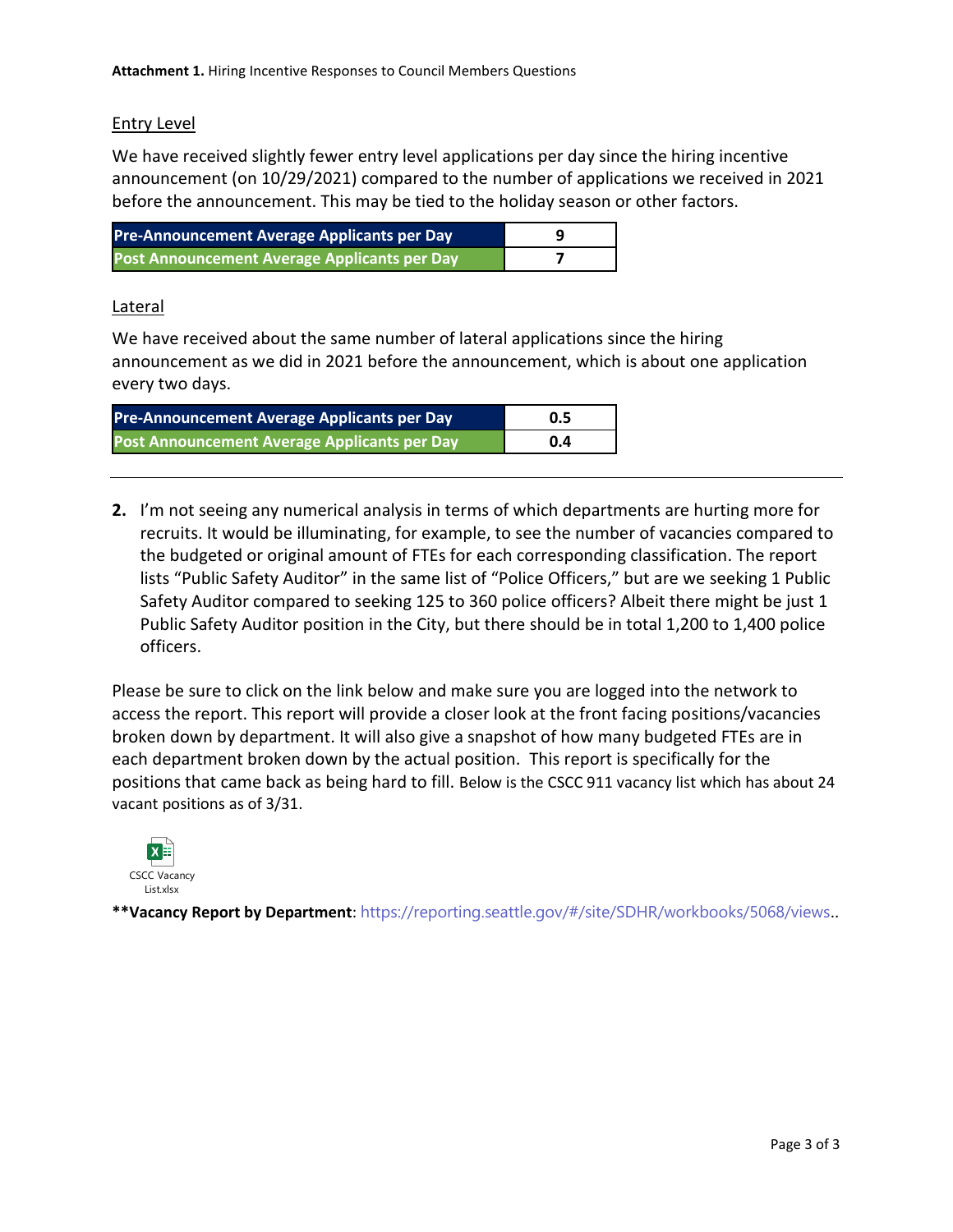### **Hiring Incentives Report to Council**

The Seattle Police Department ("SPD") is providing this report on the department's entry-level and lateral hiring incentive in response to Council s. In general, police officer hiring remains very competitive in Washington State and nationally, driven by low unemployment, a demographic bubble driving officer retirements, and jurisdictions aggressively adding staff. Eighty percent of Washington's 25 largest police forces have budgeted for growth in their sworn ranks in the last five years, outpacing population growth by 17 percent. In response to these challenges, regional police agencies are offering or increasing hiring incentives.

The Seattle City Council authorized hiring incentives of \$7,500 for entry-level applicants and \$15,000 for lateral applicants in March 2019. Other jurisdictions continue to provide incentives with some jurisdictions, such as Everett, increasing their incentive to \$20,000 for lateral applicants.

| <b>Jurisdiction</b>          | <b>Salary (Annual)</b>            | <b>Hiring Incentive</b>                |
|------------------------------|-----------------------------------|----------------------------------------|
| <b>Seattle</b>               | Entry Level: \$81,444 - \$106,632 | Entry: Up to \$7,500                   |
|                              | Lateral: Starting \$91,308        | Laterals: \$15,000                     |
| <b>Bellevue</b>              | Entry Level: \$74,868 - \$95,883  | Entry: Up to \$2,000                   |
|                              |                                   | Laterals: \$16,000                     |
| Everett                      | Entry Level: \$72,192 - \$94,620  | Laterals: \$15,000 - \$20,000          |
|                              | Lateral: \$94,620                 |                                        |
| Kent                         | Lateral: \$68,520 - \$89,208      | Laterals: \$10,000                     |
| Renton                       | Entry Level: \$67,976 - \$96,672  | Laterals: \$10,000, 40-hour sick leave |
|                              |                                   | and 40-hour personal leave banks       |
| King County Sheriff's Office | Entry level: \$62,462 - \$87,464  |                                        |

*Table 1. Hiring Incentives of Other Forces* 

Since the inception of hiring incentives in April 2019, SPD has conducted one entry-level test and one lateral test. Due to the resulting small sample size, a complete analysis of the incentives is premature. However, initial indications are positive. Approximately 18 percent of SPD applicants (20 percent among applicants of color and 19 percent among female-identifying applicants) cited the incentive as an "important factor" in their decision to apply with those who more recently started exploring a career in policing showing a more pronounced effect.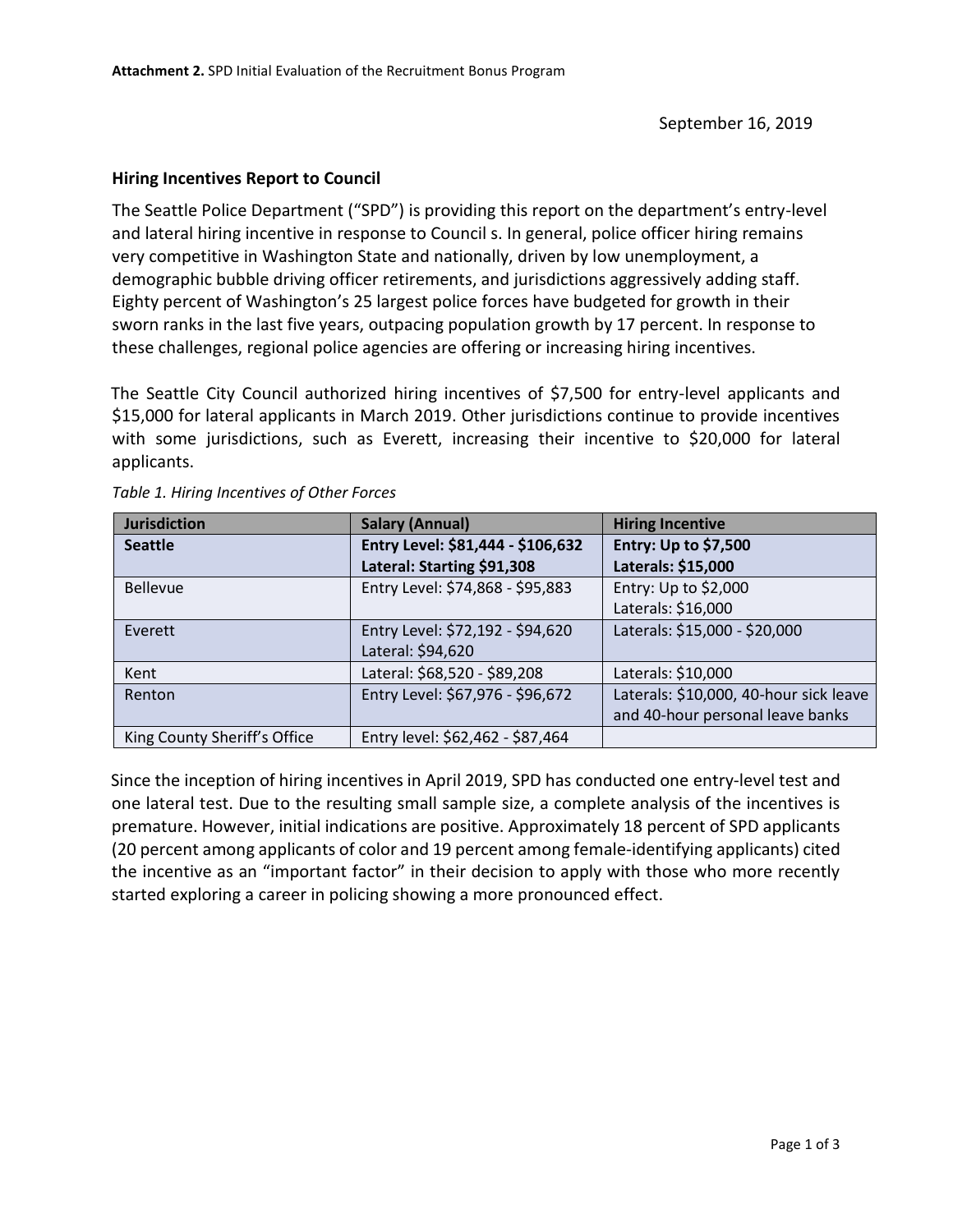#### **Attachment 2.** SPD Initial Evaluation of the Recruitment Bonus Program





Source: SDHR hiring data

Surveying also indicated that SPD draws applicants from across the state, resulting in competition with other agencies. For example, only 14 precent of recent applicants have a Seattle home address. Similarly, 52 percent of entry level applicants (51 percent applicants of color and 52 percent female-identifying applicants) reported applying to other law enforcement agencies when they applied to SPD.

Applicants learned of the hiring incentives from a variety of sources, as shown in Chart 2.